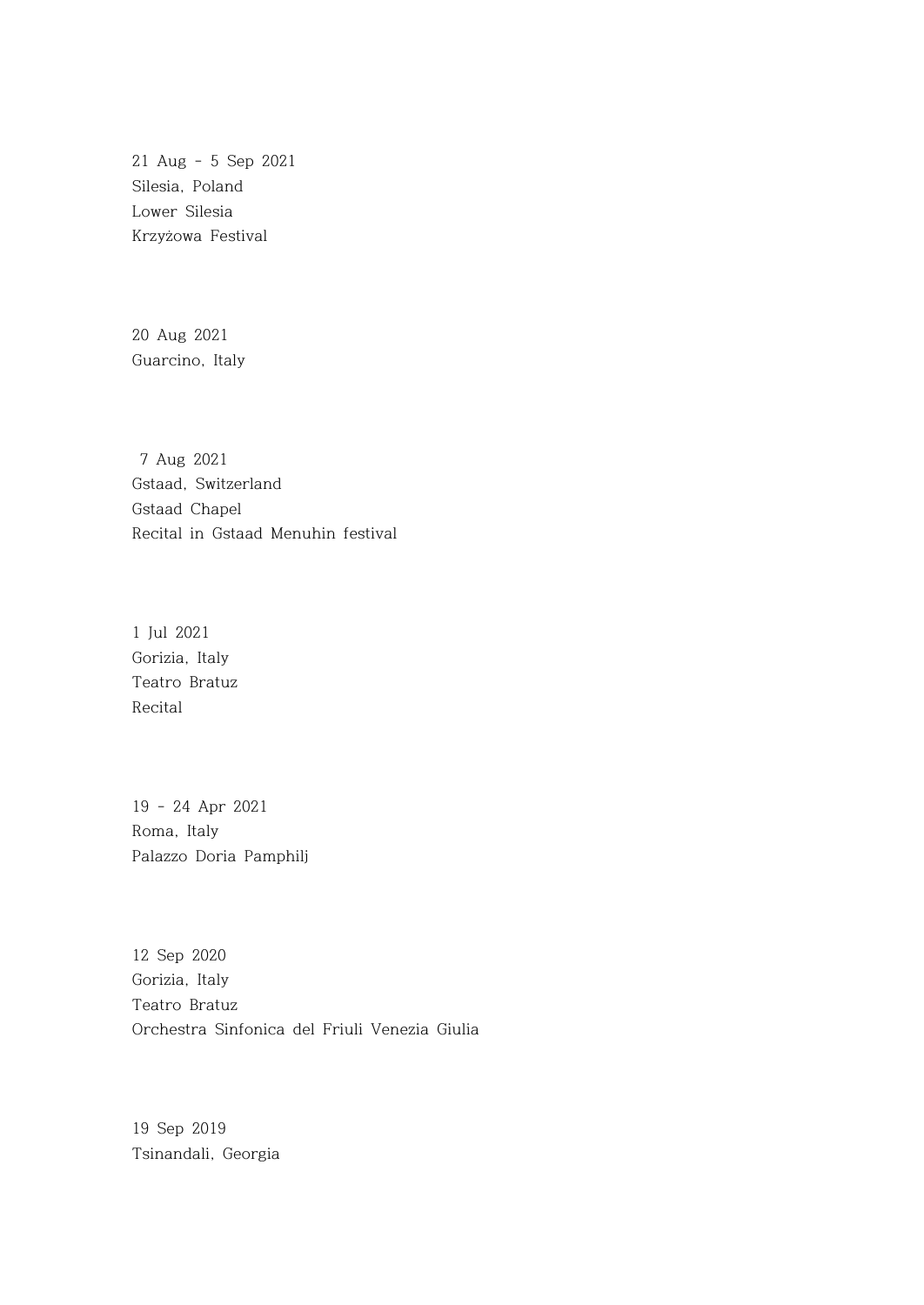Chamber Music Hall Tsinandali Festival

24 Jul 2019 Saanen, Switzerland Saanen Church Gstaad Menuhin Festival - YMS Chamber Orchestra

30 Jun 2019 London, UK Wigmore Hall

15 Feb 2019 London, UK Wigmore Hall

12 Mar 2019 London, UK BBC3 Live Radio "In Tune"

25 Nov 2018 London, UK St. John's Church Barnet Symphony Orchestera

3 Nov 2018 Vilnius, Lithuanian National Philharmonic Hall Lithuanian National Symphony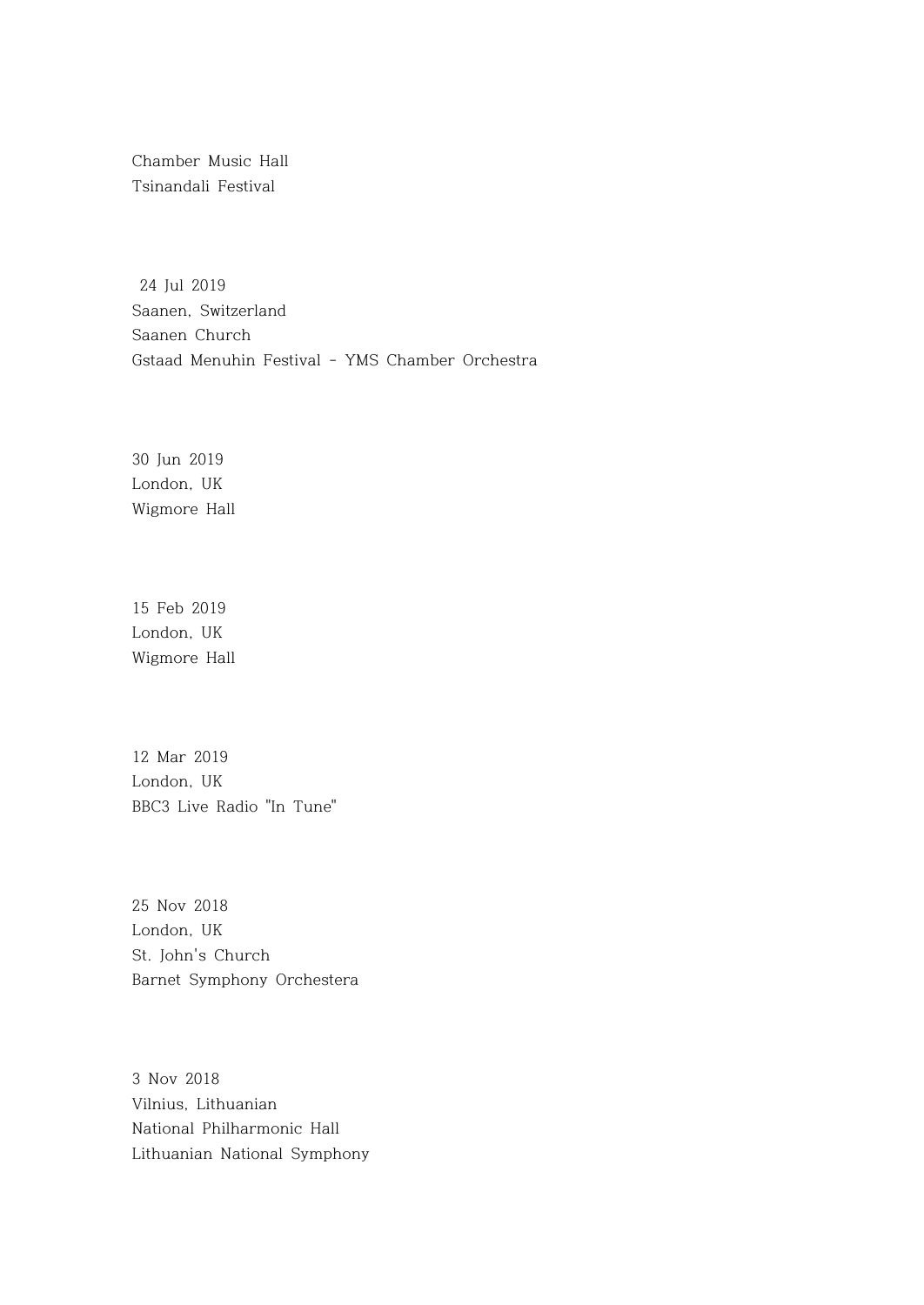26 Sep 2018 Berlin, Germany Berlin Philharmonie Kammermusiksaal Recital

20 Jul 2018 Verbier, Switzerland Etoile Rouge Verbier Lab Sessions Concert

29 Jun 2018 London, UK Wigmore Hall

25 Feb 2018 Amsterdam, Netherlands Het Concertgebouw Spiegelzaal Radio

16 Dec 2017 London, UK St. John's Waterloo Westmintster Symphony

25 Nov2017 London, UK Landmark Art centre Thames Philharmonia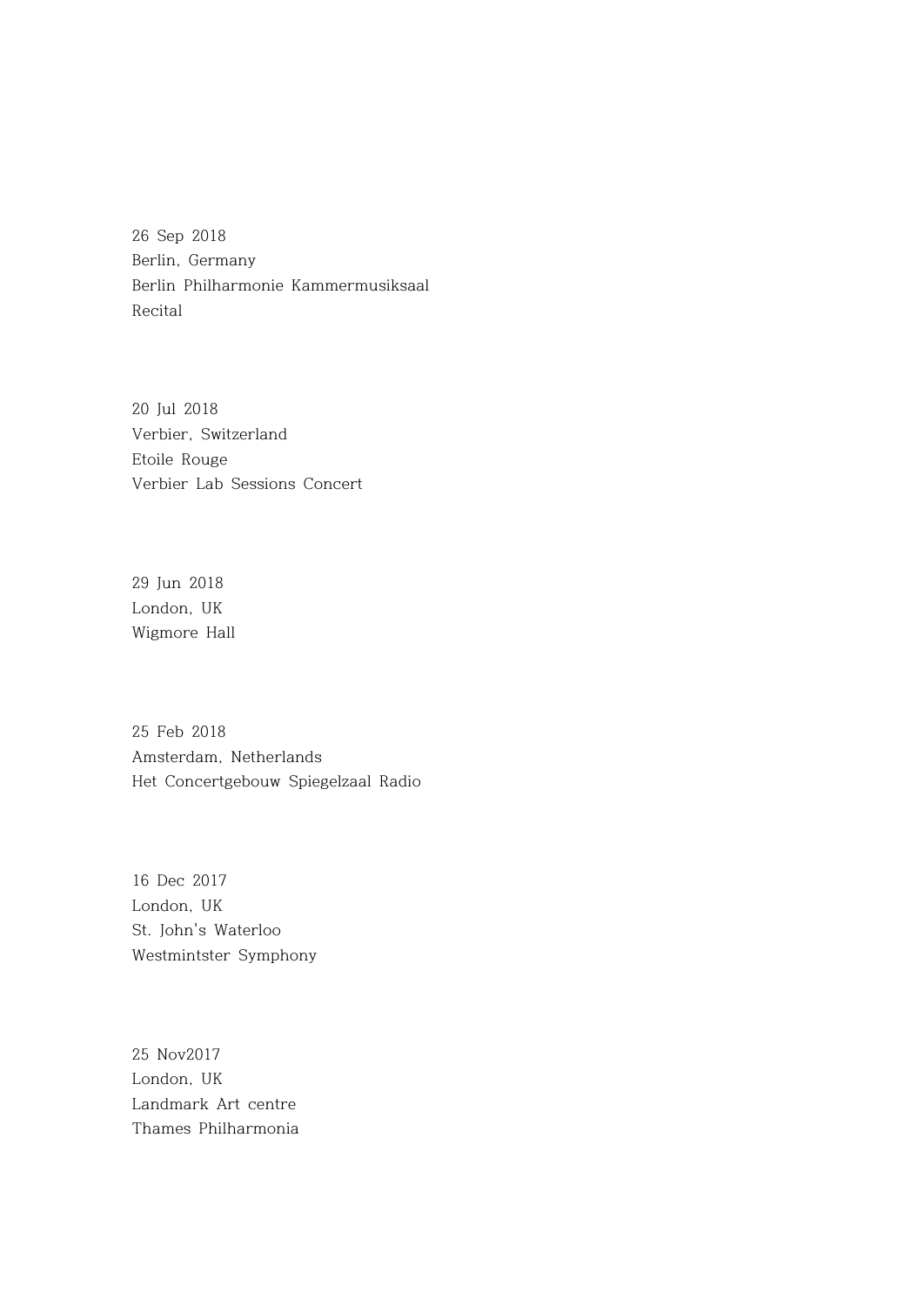11 Jul 2017 London, UK Wigmore Hall

17 Jan 2017 Davos, Switzerland World Economic Forum Recital

1 Dec 2016 London, UK The Reform Club

12 Jul 2016 Varna, Bulgaria Varna Music Festival Recital

16 Apr 2016 London, UK The Royal Festival Hall Royal Academy of Music Symphony Orchestra

19 Apr 2016 London, UK BBC3 Live Radio "In Tune"

3 Feb 2016 Bilkent, Turkey